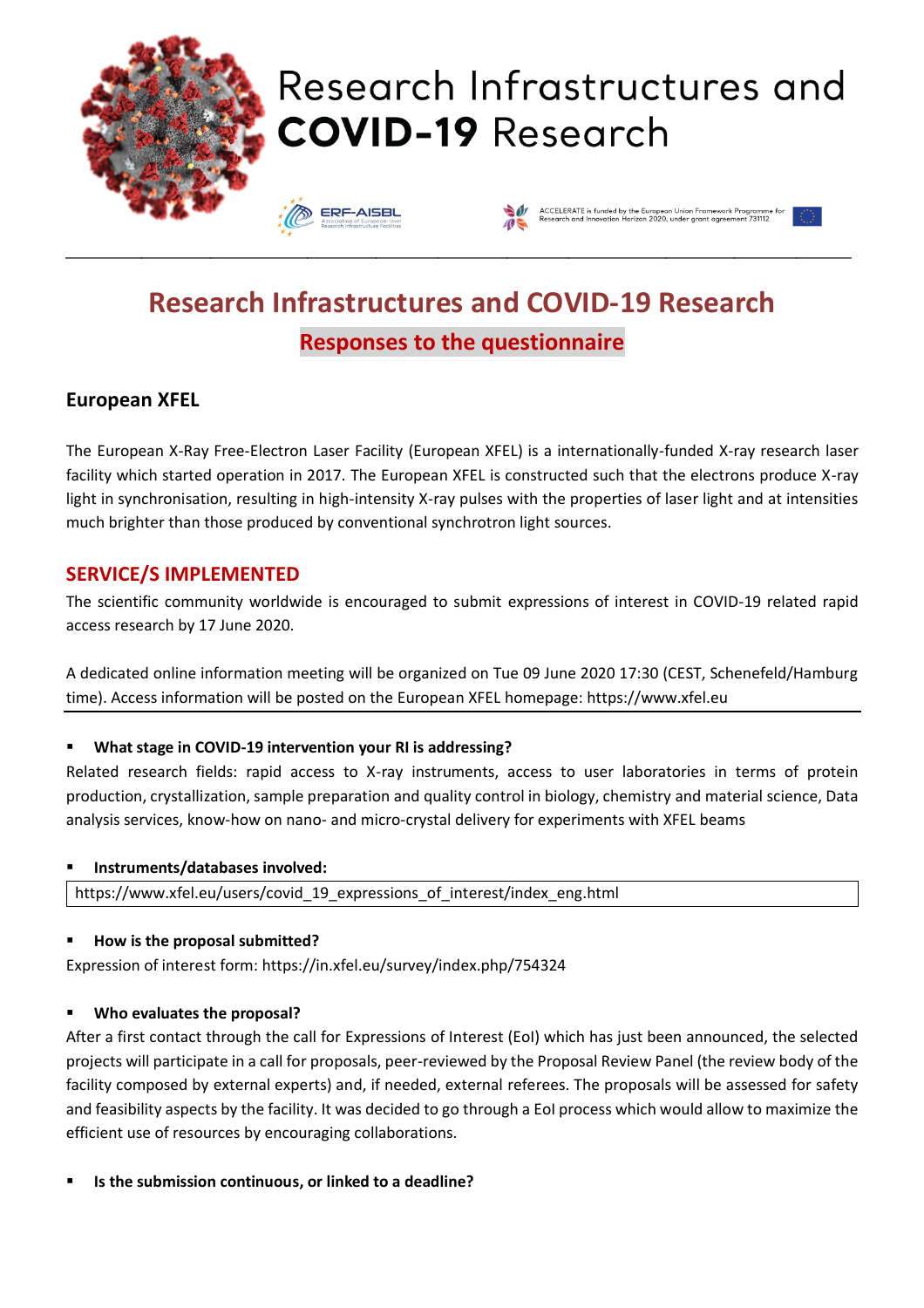

Expressions of interest: 17 June 2020. The expressions of interest will be assessed also if submitted after the deadline, but no guarantee for rapid access can be given in this case.

#### ▪ **What is the estimated time from the submission to the access / service provision?**

Access to user laboratory facilities and data analysis resources can happen be quite fast. Beamtime on X-ray instruments is reserved in second half of 2020.

# **CHARACTERISTICS OF THE ACCESS**

**Restrictions**: No restrictions.

#### **In the case of analytical facilities, modality of access allowed:** Remote and on-site access

| Analytical Facilities: If on-site access is allowed, is mobility support<br>available?                          | <b>YES</b> |
|-----------------------------------------------------------------------------------------------------------------|------------|
| All RIs: Is the access free for non-proprietary research?                                                       | <b>YES</b> |
| All RIs: Is commercial access available at reduced prices?                                                      | NO.        |
| Analytical Facilities: Are there limitations regarding the type of<br>samples?                                  | <b>YES</b> |
| Analytical Facilities: Are there special requirements for shipment of the<br>samples?                           | <b>YES</b> |
| Analytical Facilities: Are there specific requirements regarding the<br>preparation or handling of the samples? | <b>YES</b> |

#### **Additional comments related to the questions above**: Support to proprietary research:

https://www.xfel.eu/organization/industrial\_liaison/index\_eng.html - Samples containing active viruses cannot currently be examined at European XFEL - Shipping guidelines:

https://www.xfel.eu/users/user\_guide/transport\_rules/index\_eng.html (specific requirements may apply depending on individual assessment)

# **ACCESSIBILITY OF THE PUBLICATION AND DATA**

| Is there any requirement to publish in open access journals?                  | NO.         |
|-------------------------------------------------------------------------------|-------------|
| Is the data generated associated to metadata and is it publicly<br>available? | <b>YES</b>  |
| If yes, what is the embargo period?                                           | three years |